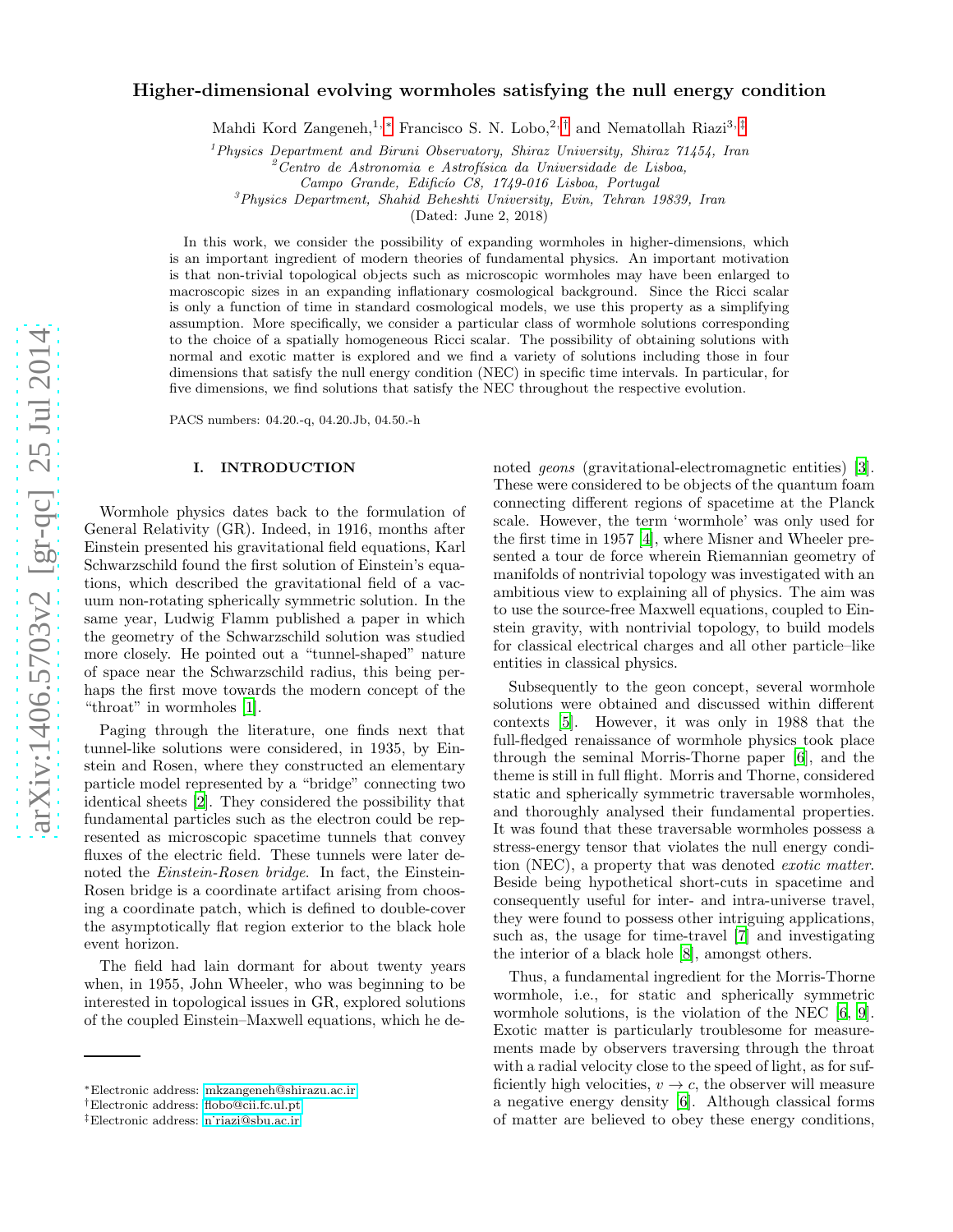it is a well-known fact that they are violated by certain quantum fields, such as the Casimir effect. In fact, the recent discovery that the universe is undergoing an accelerated expansion [\[10](#page-7-9)] may be due to an exotic cosmic fluid that lies in the phantom regime. The realization of this fact has led to the study of wormhole solutions supported by different kinds of phantom fluids (see, for instance [\[11\]](#page-7-10)). Indeed the violation of the energy conditions is a subtle issue, as almost all known and physically possible forms of matter satisfy these energy conditions, and we recall that their imposition is one of the necessary assumptions for proving the Hawking-Penrose singularity theorems [\[12,](#page-7-11) [13\]](#page-7-12).

Thus, one may adopt the approach of minimizing the usage of exotic matter [\[14](#page-7-13), [15\]](#page-7-14). In this context, a plethora of solutions have been investigated, using a wide variety of approaches [\[16](#page-7-15)[–20](#page-7-16)]. More specifically, in rotating solutions it was found that the exotic matter lies in specific regions around the throat, so that it is possible for a certain class of infalling observers to move around the throat as to avoid the exotic matter supporting the worm-hole [\[21](#page-7-17)]. Using the thin shell formalism, solutions where the exotic matter is concentrated at the throat have also been extensively investigated [\[22\]](#page-7-18). In the context of modified gravity it was shown that one may impose that the matter threading the wormhole satisfies the energy conditions, so that it is the higher order curvature terms that sustain these exotic geometries [\[23\]](#page-7-19). Astrophysical signatures have also been explored in the literature [\[24](#page-8-0)].

For dynamic wormholes, the NEC, or more precisely the averaged null energy condition, can be avoided in certain regions [\[25](#page-8-1)[–30\]](#page-8-2). A particularly interesting case is that of a wormhole in a time-dependent inflationary background [\[31](#page-8-3)], in which the primary goal was to use inflation to enlarge an initially small and possibly submicroscopic wormhole. It is also possible that the wormhole will continue to be enlarged by the subsequent FRW phase of expansion. One could perform a similar analysis to [\[31\]](#page-8-3) by replacing the deSitter scale factor by an FRW scale factor [\[27](#page-8-4)[–29\]](#page-8-5). In particular, in [\[27,](#page-8-4) [28](#page-8-6)] specific examples for evolving wormholes that exist only for a finite time were considered, and a special class of scale factors that exhibit 'flashes' of the WEC violation were also analyzed.

The present paper investigates the possibility and naturalness of expanding wormholes in higher dimensions which is an important ingredient of the modern theories of fundamental physics, such as string theory, supergravity, Kaluza-Klein, and others. One of our motivations for considering wormhole solutions in an expanding cosmological background refers to the inflation theory [\[32](#page-8-7)] where the quantum fluctuations in the inflaton field are considered as the seed of large scale structures in the universe. As mentioned above, the non-trivial topological objects such as microscopic wormholes may have been formed during inflation and enlarged to macroscopic ones as the universe expanded [\[31\]](#page-8-3). We also explore the possibility that these higher-dimensional wormholes satisfy

the NEC, and we explicitly show that this is indeed the case.

This paper is organized in the following way: In Sec-tion [II,](#page-1-0) we present the  $(n+1)$ −dimensional field equations for the specific case of a spatially-independent curvature scalar. In Section [III,](#page-3-0) we analyse the two-way traversability conditions of the wormhole structure. In Section [IV,](#page-4-0) we explore wormhole solutions in different expansionary regimes, and finally in Section [V,](#page-6-0) we conclude.

## <span id="page-1-0"></span>II. ACTION, FIELD EQUATIONS AND (n + 1)−DIMENSIONAL SOLUTIONS

The action of GR in  $(n + 1)$ –dimensions is written as

$$
S = \int d^{n+1}x \sqrt{-g} \left(\frac{1}{2}\mathcal{R} + \mathcal{L}_m\right),\tag{1}
$$

where  $R$  is the scalar curvature and  $\mathcal{L}_m$  is the matter Lagrangian density; we have considered  $c = 8\pi G = 1$ . Varying this action with respect to the metric, we obtain the  $(n + 1)$ -dimensional Einstein equations  $G_{AB} = T_{AB}$ , where  $(A, B = 0...n)$ , and  $T_{AB}$  is the matter stress-energy tensor.

Since we are looking for expanding wormhole solutions in a cosmological background, we use the metric

<span id="page-1-1"></span>
$$
ds^{2} = -dt^{2} + R(t)^{2} \left[ \frac{dr^{2}}{1 - a(r)} + r^{2} d\Omega_{n-1}^{2} \right], \quad (2)
$$

in which  $R(t)$  is the scale factor and  $a(r)$  is an unknown dimensionless function, defined as  $a(r) = b(r)/r$ , where  $b(r)$  denotes the shape function [\[6](#page-7-5)]. Note that this metric is a generalization of the Friedmann-Robertson-Walker (FRW) metric, although being less symmetric than the latter. With this generalization, metric [\(2\)](#page-1-1) is still isotropic about the center of the symmetry, though not necessarily homogeneous. When the dimensionless shape function vanishes,  $a(r) \rightarrow 0$  the metric [\(2\)](#page-1-1) reduces to the flat FRW metric; and as  $R(t) \rightarrow$  const it approaches the static wormhole metric.

To see that the "wormhole" form of the metric is preserved with time, consider an embedding of  $t = \text{const}$ and  $\theta_{(n-2)} = \pi/2$  slices of the spacetime given by Eq. [\(2\)](#page-1-1), in a flat 3-dimensional Euclidean space with metric

<span id="page-1-4"></span>
$$
ds^2 = d\bar{z}^2 + d\bar{r}^2 + \bar{r}^2 d\phi^2.
$$
 (3)

In this context, the metric of the wormhole slice is

<span id="page-1-3"></span>
$$
ds^{2} = \frac{R^{2}(t) dr^{2}}{1 - a(r)} + R^{2}(t) r^{2} d\phi^{2}. \qquad (4)
$$

Now, comparing the coefficients of  $d\phi^2$ , one has

<span id="page-1-2"></span>
$$
\bar{r} = R(t) r \big|_{t = \text{const}} , \qquad (5)
$$

$$
d\bar{r}^2 = R^2(t) dr^2 \big|_{t=\text{const}}.
$$
 (6)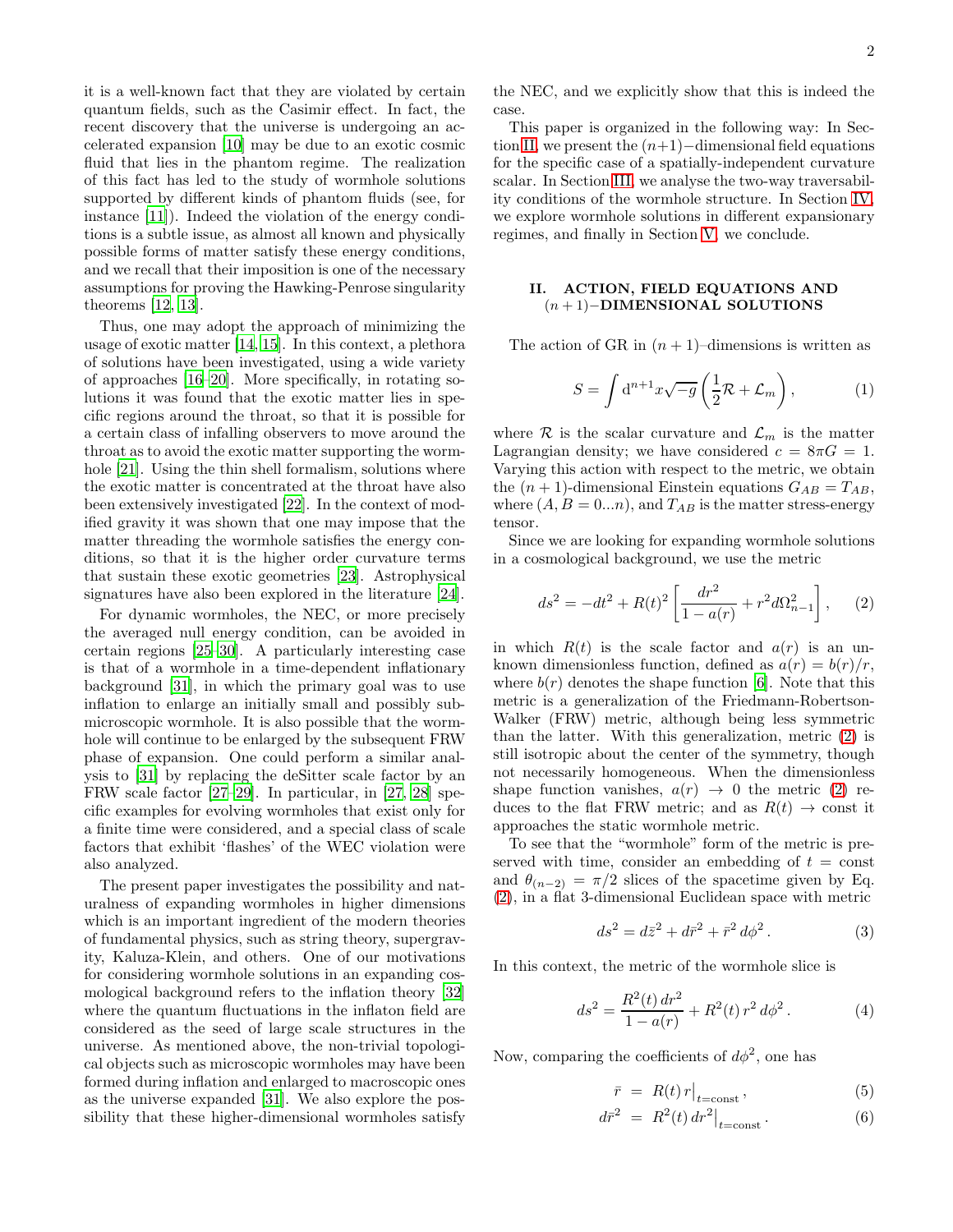It is important to keep in mind, in particular, when considering derivatives, that Eqs. [\(5\)](#page-1-2)-[\(6\)](#page-1-2) do not represent a "coordinate transformation", but rather a "rescaling" of the r coordinate on each  $t =$  constant slice [\[31\]](#page-8-3).

With respect to the  $\bar{z}, \bar{r}, \phi$  coordinates, the "wormhole" form of the metric will be preserved if the metric on the embedded slice has the form

<span id="page-2-0"></span>
$$
ds^{2} = \frac{d\bar{r}^{2}}{1 - \bar{a}(\bar{r})} + \bar{r}^{2}d\phi^{2},
$$
\n(7)

where  $\bar{a}(\bar{r}_0) = 1$ , i.e.,  $\bar{b}(\bar{r})$  has a minimum at some  $\bar{b}(\bar{r}_0) =$  $\bar{r}_0$ . Equation [\(4\)](#page-1-3) can be rewritten in the form of Eq. [\(7\)](#page-2-0) by using Eqs.  $(5)-(6)$  $(5)-(6)$  and

<span id="page-2-2"></span>
$$
\bar{a}(\bar{r}) = R(t) a(r). \tag{8}
$$

The evolving wormhole will have the same overall size and shape relative to the  $\bar{z}, \bar{r}, \phi$  coordinate system, as the initial wormhole had relative to the initial  $z, r, \phi$  embedding space coordinate system. This is due to the fact that the embedding space corresponds to  $z, r$  coordinates that "scale" with time (each embedding space corresponds to a particular value of  $t = constant$ . Following the embedding procedure  $[6]$ , using Eqs.  $(3)$  and  $(7)$ , one deduces that

<span id="page-2-3"></span>
$$
\frac{d\bar{z}}{d\bar{r}} = \pm \left(\frac{1}{\bar{a}(\bar{r})} - 1\right)^{-1/2} = \frac{dz}{dr}.
$$
 (9)

which implies

<span id="page-2-1"></span>
$$
\bar{z}(\bar{r}) = \pm R(t) z(r). \qquad (10)
$$

Therefore, we see that the relation between the embedding space at any time  $t$  and the initial embedding space at  $t = 0$ , from Eqs. [\(6\)](#page-1-2) and [\(10\)](#page-2-1), is given by the following

$$
ds^{2} = d\bar{z}^{2} + d\bar{r}^{2} + \bar{r}^{2} d\phi^{2} = R^{2}(t) [dz^{2} + dr^{2} + r^{2} d\phi^{2}]. (11)
$$

Relative to the  $\bar{z}, \bar{r}, \phi$  coordinate system the wormhole will always remain the same size, as the scaling of the embedding space compensates for the evolution of the wormhole. However, the wormhole will change size relative to the initial  $t = 0$  embedding space.

Writing the analog of the "flaring out condition" [\[6](#page-7-5)] for the evolving wormhole we have  $d^2\bar{r}(\bar{z})/d\bar{z}^2 > 0$ , at or near the throat. From Eqs.  $(5)$ ,  $(6)$ ,  $(8)$ , and  $(9)$ , it follows that

<span id="page-2-4"></span>
$$
\frac{d^2\bar{r}(\bar{z})}{d\bar{z}^2} = \frac{1}{R(t)} \left( -\frac{a'}{2a^2} \right) = \frac{1}{R(t)} \frac{d^2r(z)}{dz^2} > 0, \quad (12)
$$

at or near the throat, where the prime denotes the derivative with respect to r. Note that this also implies  $a' < 0$ , at or near the throat. Taking into account Eqs. [\(5\)](#page-1-2), [\(8\)](#page-2-2), and  $\bar{b}'(\bar{r}) = d\bar{b}/d\bar{r} = b'(r) = db/dr$ , one may rewrite the right-hand-side of Eq. [\(12\)](#page-2-4) relative to the barred coordinates as

<span id="page-2-5"></span>
$$
\frac{d^2\bar{r}(\bar{z})}{d\bar{z}^2} = -\frac{\bar{a}'}{2\bar{a}^2} > 0, \qquad (13)
$$

or  $\bar{a}$  < 0 at or near the throat. One verifies that using the barred coordinates, the flaring out condition Eq. [\(13\)](#page-2-5), has the same form as for the static wormhole.

Thus, it can be shown that metric [\(2\)](#page-1-1) represents a traversable wormhole provided

<span id="page-2-6"></span>
$$
a(r_0) = 1, \qquad a(r) < 1, \qquad a'(r) < 0,\tag{14}
$$

where  $r_0$  is the wormhole throat, which represents a minimum radius in the wormhole space-time [\[6](#page-7-5)]. The second condition is imposed in order to avoid a change in the metric signature. The third condition is the flaring-out condition and plays a fundamental role in the analysis of the violation of the energy conditions.

Note that the comoving radial distance defined by

<span id="page-2-7"></span>
$$
l(r) = \pm \int_{r_0}^{r} \frac{dr}{\sqrt{1 - a(r)}},
$$
\n(15)

should be real and finite everywhere in spite of the fact that the rr-component of the covariant metric diverges at the throat; the  $\pm$  signs denote the upper and lower parts of the wormhole.

The energy-momentum tensor is  $T_B^A = \text{diag}(-\rho, P_r)$  $P_t, P_t, \ldots$ , so that using the Einstein field equations and Eq. [\(2\)](#page-1-1), the  $(n + 1)$ –dimensional field equations are satisfied by the following stress-energy profile

$$
\rho(r,t) = \frac{(n-1)(n-2) a(r)}{2R(t)^{2} r^{2}} + \frac{(n-1) a'(r)}{2R(t)^{2} r} + \frac{n (n-1) \dot{R}(t)^{2}}{2R(t)^{2}},
$$
\n(16)

$$
P_r(r,t) = -\frac{(n-1)\ddot{R}(t)}{R(t)} - \frac{(n-1)(n-2)\dot{R}(t)^2}{2R(t)^2} - \frac{(n-1)(n-2)a(r)}{2R(t)^2 r^2},
$$
(17)

$$
P_t(r,t) = -\frac{(n-2) a'(r)}{2R(t)^2 r} - \frac{(n-1) (n-2) \dot{R}(t)^2}{2R(t)^2} - \frac{(n-1) \ddot{R}(t)}{R(t)} - \frac{(n-2) (n-3) a (r)}{2R(t)^2 r^2} (18)
$$

where the overdot denotes a derivative with respect to time.

The Ricci scalar will play a fundamental role in our analysis, so we write it down explicitly as

$$
\mathcal{R} = \frac{2n\ddot{R}(t)}{R(t)} + \frac{(n-1)a'(r)}{R(t)^2 r} + \frac{n(n-1)\dot{R}(t)^2}{R(t)^2} + \frac{(n-1)(n-2)a(r)}{R(t)^2 r^2}.
$$
\n(19)

Since the Ricci scalar is only a function of time in standard cosmological models, it provides a motivation to use this property as a simplifying assumption in our calculations, in the presence of a wormhole. In other words, we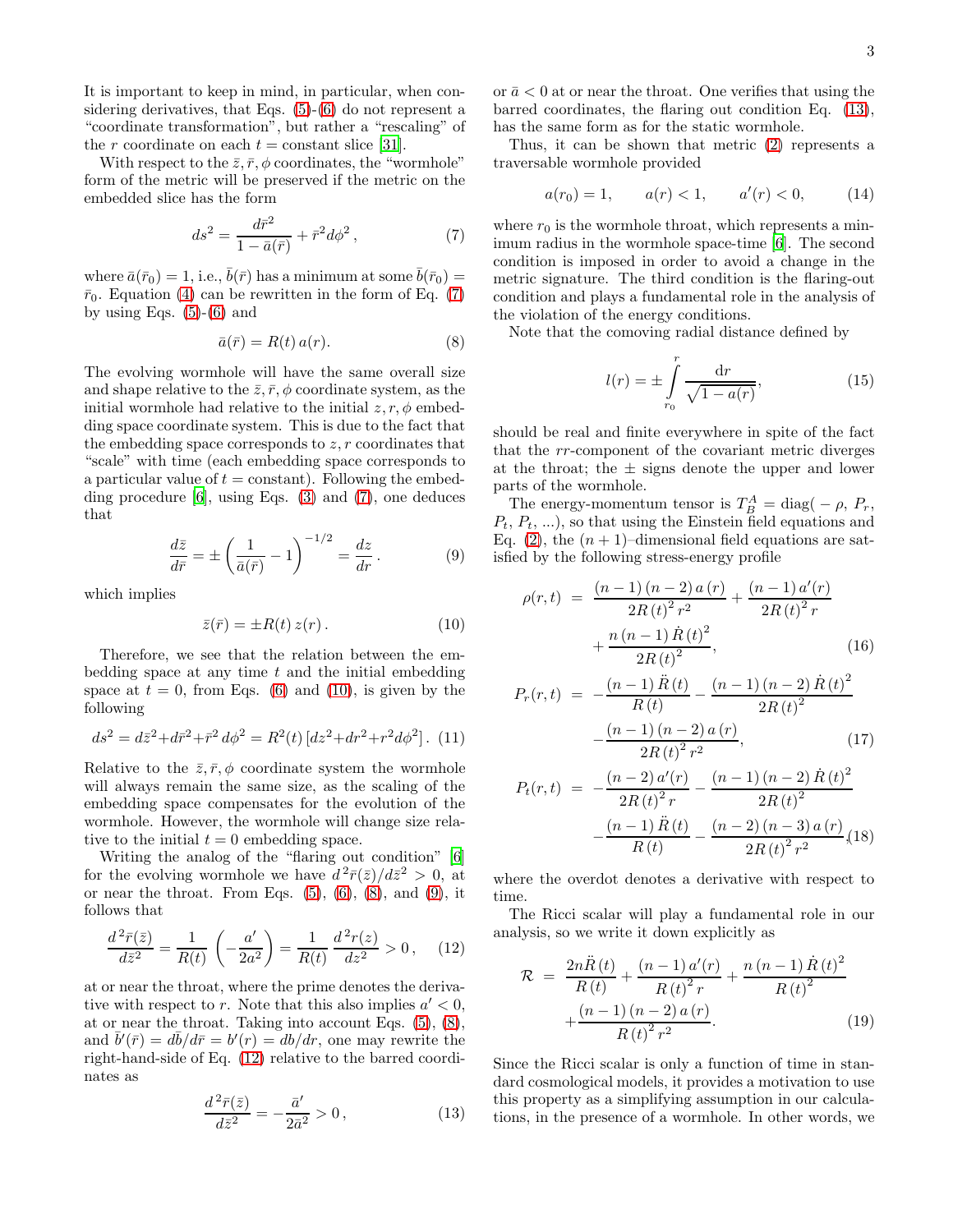are looking for classes of solutions corresponding to the choice of a homogeneous Ricci scalar, i.e.,  $\partial \mathcal{R}/\partial r = 0$ , which implies

$$
r^{2}a''(r) + (n-3)ra'(r) - 2(n-2)a(r) = 0.
$$
 (20)

The above differential equation yields the following solution

<span id="page-3-1"></span>
$$
a(r) = \frac{r_0^{n-2} - kr_0^n}{r^{n-2}} + kr^2,
$$
 (21)

where the condition  $a(r_0) = 1$  was used to eliminate the integration constant. We point out that although  $k$  can, in principle, be a continuous variable, we have used the fact that the space-time is asymptotically FRW and applied the normalization  $k = 0, \pm 1$  for the curvature constant. It is worthwhile to mention that it is common to consider static wormholes supported by radiation that have a traceless stress-energy tensor [33]. In such a case, the Ricci scalar vanishes if there is no cosmological constant within the framework of GR. Our assumption leads to the same situation, if the scale factor is assumed to be independent of time, i.e., for a static case.

As mentioned before, the dimensionless shape function  $a(r)$  should satisfy the conditions [\(14\)](#page-2-6). It is easy to show that for  $k = 0$  and  $-1$  these conditions are satisfied whereas for  $k = +1$  they are not. Therefore we continue our discussions using  $k = 0$  and  $-1$  which present flat and open universes, respectively.

With  $a(r)$  in hand, given by Eq. [\(21\)](#page-3-1), one can rewrite the field equations for the spatially flat background  $(k =$ 0) as:

<span id="page-3-4"></span>
$$
\rho = \rho_{(fb)},\tag{22}
$$

$$
P_r = -\frac{(n-1)(n-2)r_0^{n-2}}{2r^nR^2} + P_{(fb)},\tag{23}
$$

$$
P_t = \frac{(n-2) r_0^{n-2}}{2r^n R^2} + P_{(fb)},\tag{24}
$$

where  $\rho_{(fb)}$  and  $P_{(fb)}$  are the respective "flat background" components given by

<span id="page-3-5"></span>
$$
\rho_{(fb)} = \frac{n(n-1)\dot{R}^2}{2R^2},\tag{25}
$$

$$
P_{r(fb)} = P_{t(fb)} = P_{(fb)} \tag{26}
$$

$$
= -\frac{(n-1) \ddot{R}}{R} - \frac{(n-1)(n-2) \dot{R}^2}{2R^2}, (27)
$$

respectively.

For the specific case of the open background  $(k = -1)$ , we have

<span id="page-3-6"></span>
$$
\rho = \rho_{(ob)},\tag{28}
$$

$$
P_r = -\frac{(n-1)(n-2)(r_0^n + r_0^{n-2})}{2r^n R^2} + P_{(ob)}, \tag{29}
$$

$$
P_t = \frac{(n-2)\left(r_0^n + r_0^{n-2}\right)}{2r^n R^2} + P_{(ob)},\tag{30}
$$

where the  $\rho_{(ob)}$  and  $P_{(ob)}$  components correspond to the "open background", and are given by

<span id="page-3-7"></span>
$$
\rho_{(ob)} = \rho_{(fb)} - \frac{n(n-1)}{2R^2}, \tag{31}
$$

$$
P_{(ob)} = P_{r(ab)} = P_{t(ab)}
$$
  
=  $P_{(fb)} + \frac{(n-1)(n-2)}{2R^2}$ . (32)

Since our solutions are in a spherically symmetric cosmological background, the components of the stress-energy tensor should be asymptotically independent of r. It is easy to see this expected behaviour is obeyed by them.

## <span id="page-3-0"></span>III. TWO-WAY TRAVERSABILITY OF WORMHOLE STRUCTURE

One of the most interesting properties of a wormhole as pointed out by Morris and Thorne [\[8\]](#page-7-7) is its two-way traversability. In this section, some proofs will be presented to show that the wormholes discussed in this paper are indeed two-way traversable.

### <span id="page-3-3"></span>A. Redshift of a co-moving source

Consider a radially moving light signal emitted from a co-moving source. We assume that the signal is emitted at  $(t_1, l_1)$   $(l_1$  is a co-moving coordinate) and received by a distant co-moving observer at  $(t_0, l_0)$ . Using the metric [\(2\)](#page-1-1) and Eq. [\(15\)](#page-2-7) for a radial beam, we have

<span id="page-3-2"></span>
$$
\int_{t_1}^{t_0} \frac{dt}{R(t)} = \int_{l_1}^{l_0} dl,
$$
\n(33)

where  $l(r)$  is the comoving radial distance defined in Eq. [\(15\)](#page-2-7). Note that  $l_0$  and  $l_1$  can belong to either side of the throat. It is obvious that the rhs of Eq. [\(33\)](#page-3-2) is independent of time. Therefore, the lhs should also be so and a signal which is emitted in an interval  $\tau_1$  should be received in an interval  $\tau_0$  such that  $(\tau_1, \tau_0 \ll t_1, t_0)$ 

$$
\int_{t_1}^{t_0} \frac{dt}{R(t)} = \int_{t_1 + \tau_1}^{t_0 + \tau_0} \frac{dt}{R(t)}.
$$
 (34)

Since  $\tau_0$  and  $\tau_1$  are very short time intervals, one deduces that

$$
\frac{\tau_0}{\tau_1} = \frac{R(t_0)}{R(t_1)} = 1 + z,\tag{35}
$$

where  $R(t_0)$  is the scale factor at the time of observation,  $R(t_1)$  is the scale factor at the time of emission, and z is the cosmological redshift. This shows that the redshift is the same as the cosmological redshift and no extra redshift is caused by the wormhole. It remains to examine whether the signal ever reaches the throat in a finite time or not. This will be addressed below.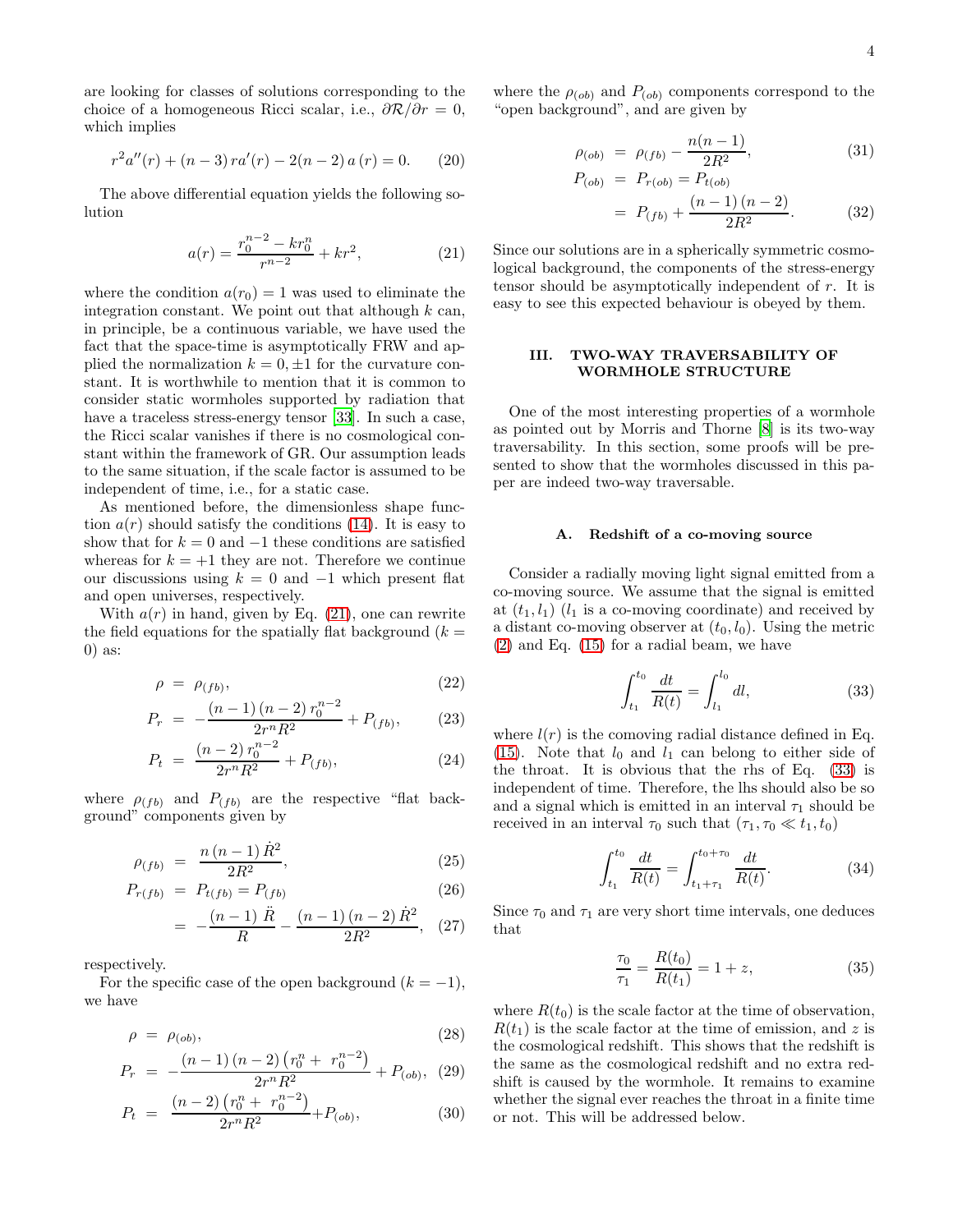## <span id="page-4-3"></span>B. The behavior of radial geodesics

Since  $r$  is greater than  $r_0$  on both sides of the throat, one cannot trivially deduce whether the light signal passes through the throat or not using the r coordinate. Therefore, we need to transform from the radial coordinate  $r$  to the comoving radial coordinate  $l$  in order to analyse this behavior. Using Eq. [\(15\)](#page-2-7), the analysis is more transparent. Consider radial motion so that the geodesic equation reads

<span id="page-4-1"></span>
$$
\frac{d^2l}{d\lambda^2} + \frac{2}{R}\frac{dR}{dt}\frac{dt}{d\lambda}\frac{dl}{d\lambda} = 0,
$$
\n(36)

and

$$
\frac{d^2t}{d\lambda^2} + R\frac{dR}{dt}\left(\frac{dl}{d\lambda}\right)^2 = 0.
$$
 (37)

Equation [\(36\)](#page-4-1) yields the first integral

<span id="page-4-2"></span>
$$
\frac{dl}{d\lambda} = \frac{C}{R^2}.\tag{38}
$$

Equation [\(38\)](#page-4-2) shows that  $dl/d\lambda$  does not undergo a sign change along the path and neither does it vanish. This shows that the particle or signal continues its path, passes the throat and goes to the other side of the wormhole and therefore the wormhole is two-way traversable.

#### C. Reachability of the wormhole throat

In order to prove that there is a finite proper distance between a specific point and the throat, Eq. [\(15\)](#page-2-7) should be solved explicitly. For arbitrary  $n$ , there is no analytical solution for the integral [\(15\)](#page-2-7). Therefore, one could obtain  $l(r)$  in the vicinity of the throat, which is sufficient for our purpose. Using the approximate relation  $1-(r_0/r)^{n-2} \approx$  $(n-2)(r/r_0-1)$ , one obtains

$$
l(r) \approx \begin{cases} 2\sqrt{\frac{r_0(r-r_0)}{n-2}} & \text{for} \quad k = 0\\ 2\sqrt{\frac{r_0(r-r_0)}{(n-2+nr_0^2)}} & \text{for} \quad k = -1 \end{cases}, \quad (39)
$$

which are clearly finite distances. Therefore, the throat is not located at spatial infinity and a finite time is required to reach it.

We should mention that horizons are theoretical constructs that qualitatively have two main specific properties: first, they are one-way membranes, and second, the corresponding redshift (as observed by a distant observer) is infinite. More precise mathematical details can be found in [\[13,](#page-7-12) [34\]](#page-8-8). Since it is common to consider the singularities of the metric as candidates of being horizons, one might ask whether the coordinate singularity at the throat forms a horizon. Based on the above-mentioned general qualitative features of horizons and according to the results obtained in subsections [\(III A\)](#page-3-3) and [\(III B\)](#page-4-3), it is justified that there is no horizon at or around the throat. The possibility of the existence of a cosmological horizon, however, depends on the behavior of the scale factor  $a(t)$  and is not essentially affected by the presence or absence of the wormhole.

## <span id="page-4-0"></span>IV. WORMHOLE SOLUTIONS IN DIFFERENT EXPANSION REGIMES

One of the properties of normal matter is that it satisfies the energy conditions, in particular, the null energy condition (NEC) and the weak energy condition (WEC). It was mentioned in the introduction that the matter that supports the static wormhole geometry violates the NEC and is therefore denoted 'exotic matter'. The NEC requires that  $T_{\mu\nu}k^{\mu}k^{\nu} \geq 0$ , where  $k^{\mu}$  is any null vector. In terms of the energy density, radial pressure and tangential pressure the NEC becomes [\[35\]](#page-8-9)

$$
\rho + P_r \ge 0, \qquad \rho + P_t \ge 0. \tag{40}
$$

Note that the WEC, in addition to the conditions considered above, also imposes a positive energy density,  $\rho \geq 0$ . In what follows, we investigate the NEC for the wormhole solutions in different expansion regimes.

### A. Flat Background

In the case of a flat background, one can obtain two different solutions for the scale factor  $R(t)$  by applying the equation of state  $P_{(fb)} = \omega \rho_{(fb)}$ , given by

$$
R(t) = \begin{cases} A_1 e^{\alpha t}, & \alpha > 0 \quad \text{for} \quad \omega = -1 \\ A_2 t^{\frac{2}{n(1+\omega)}}, & \text{for} \quad \omega \neq -1 \end{cases} . \tag{41}
$$

The specific case of  $\omega = -1$  represents the inflationary regime. The case of  $\omega \neq -1$  represents the radiation dominated and matter dominated expansion regimes, by considering  $\omega = 1/3$  and  $\omega = 0$ , respectively.

Consider first the inflationary expansion regime, where by using Eqs.  $(22)-(27)$  $(22)-(27)$ , one obtains

$$
\rho = \frac{n(n-1)\alpha^2}{2},\tag{42}
$$

$$
\rho + P_r = -\frac{(n-1)(n-2)r_0^{n-2}}{2r^n A_1^2} e^{-2\alpha t}, \qquad (43)
$$

$$
\rho + P_t = \frac{(n-2) r_0^{n-2}}{2r^n A_1^2} e^{-2\alpha t}.
$$
\n(44)

It is clear that  $\rho + P_r$  is always negative while  $\rho$  and  $\rho + P_t$  are always positive. Therefore, the NEC is always violated. But  $\rho + P_r$  tends to zero as t increases and therefore the wormhole matter ranges from an exotic matter regime to normal matter over time.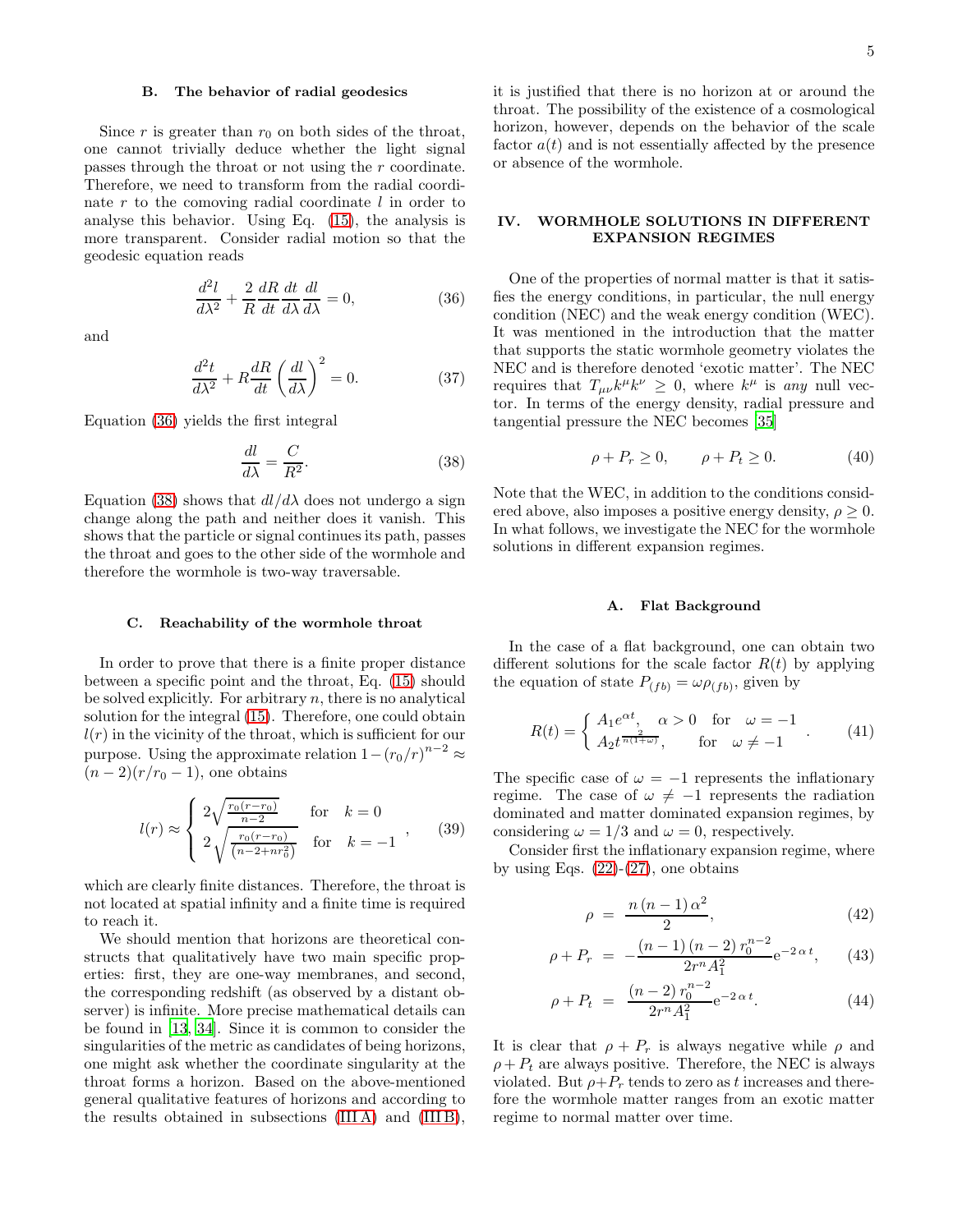

<span id="page-5-0"></span>FIG. 1: For the flat background solution, the plot depicts the behavior of  $\rho + P_r$  at the throat, assuming  $r_0 = 1$ , with respect to time, with  $n = 3$  and  $A_2 = 1$  for  $\omega = 0$  (solid curve) and  $\omega = 1/3$  (dashed curve). The plot shows that although initially there is normal matter at throat, the throat matter tends to an exotic matter regime over time.

We continue our discussions with the second solution for the scale factor, for  $\omega \neq -1$ . In this case, we have

$$
\rho = \frac{2(n-1)}{n(1+\omega)^2 t^2},
$$
\n
$$
\rho + P_r = -\frac{(n-1)(n-2) r_0^{n-2}}{2A_2^2 r^n} \frac{1}{t^{\frac{4}{n(1+\omega)}}}
$$
\n
$$
+\frac{2(n-1)}{(1+\omega)^2} \frac{1}{t^2},
$$
\n(46)

$$
\rho + P_t = \frac{(n-2) r_0^{n-2}}{2A_2^2 r^n} \frac{1}{t^{\frac{4}{n(1+\omega)}}} + \frac{2(n-1)}{(1+\omega) n} \frac{1}{t^2}.
$$
(47)

For  $\omega < -1$ , it is clear that the NEC is violated due to  $\rho + P_r < 0$ . For  $\omega > -1$ , we have that  $\rho$  and  $\rho + P_t$ are always positive, while the quantity  $\rho + P_r$  should be analysed in more detail. Figure [1](#page-5-0) shows the behaviour of  $\rho + P_r$  with respect to time at the throat  $r_0 = 1$  for  $A_2 = 1, n = 3$  and  $\omega = 0$  and 1/3. It can be seen that although the wormhole matter at the throat initially satisfies the NEC, the latter is violated as time passes. In Fig. [2,](#page-6-1) the quantity  $\rho + P_r$  is plotted against r and t with  $r_0 = 1, A_2 = 1, n = 3$  for  $\omega = 0$  and 1/3. The figure shows that the region of exotic matter in the vicinity of the wormhole throat increases as time increases.

As we are considering higher-dimensional wormholes in an expanding spacetime, an interesting scenario to examine is whether these dynamic wormholes could be constructed from normal matter for  $n > 3$ . This is indeed the case for the solutions discussed here, by choosing suitable values for the constants. Figure [3](#page-6-2) plots  $\rho + P_r$ against r and t for  $r_0 = 1$ ,  $A_2 = 2$ ,  $n = 4$  and  $\omega = -1/2$ . As depicted in the figure,  $\rho + P_r$  is always positive for

this choice of constants and therefore the NEC (and also WEC) is satisfied for the whole wormhole structure.

## B. Open Background

In the case of the open background, by applying  $P_{(ob)} = \omega \rho_{(ob)}$ , we consider the following analytical solutions

$$
R(t) = \begin{cases} A_3 \sinh(\frac{t}{A_3}), & \text{for} \qquad \omega = -1 \\ A_4 t, & \text{for} \qquad \omega = \frac{2-n}{n} \end{cases}, \quad (48)
$$

where the case  $\omega = -1$  corresponds to the inflationary regime.

Let us first investigate the solution corresponding to the inflationary expansion regime,  $R(t) = A_3 \sinh(t/A_3)$ . Using Eqs.  $(28)-(32)$  $(28)-(32)$ , we have

$$
\rho = \frac{n(n-1)}{2A_3^2},\tag{49}
$$

$$
\rho + P_r = -\frac{(n-1)(n-2)(r_0^n + r_0^{n-2})}{2A_3^2 r^n \sinh\left(\frac{t}{A_3}\right)^2}, \quad (50)
$$

$$
\rho + P_t = \frac{(n-2)\left(r_0^n + r_0^{n-2}\right)}{2A_3^2r^n \sinh\left(\frac{t}{A_3}\right)^2}.
$$
\n(51)

As in the case of the flat background,  $\rho + P_r$  is always negative, implying the violation of the NEC throughout the spacetime, while  $\rho$  and  $\rho + P_t$  are always positive. However,  $\rho + P_r$  tends to zero as t increases and therefore during the inflationary era the wormhole matter tends from an exotic matter regime to a normal matter one, at temporal infinity.

Consider now the second case where  $\omega = (2 - n)/n$ and  $R(t) = A_4 t$ . In this case, one obtains the following relationships

$$
\rho = \frac{n(n-1)\left(A_4^2 - 1\right)}{2A_4^2} \frac{1}{t^2},\tag{52}
$$

$$
\rho + P_r = \left[ -\frac{(n-1)(n-2)(r_0^n + r_0^{n-2})}{2A_4^2 r^n} + \frac{(n-1)(A_4^2 - 1)}{A_4^2} \right] \frac{1}{t^2},
$$
\n(53)

$$
\rho + P_t = \left[ \frac{(n-2) (r_0^n + r_0^{n-2})}{2A_4^2 r^n} + \frac{(n-1) (A_4^2 - 1)}{A_4^2} \right] \frac{1}{t^2}.
$$
\n(54)

For  $A_4 < 1$ , it is clear that the NEC is violated due to  $\rho + P_r < 0$ ; note also that  $\rho < 0$ . However, this case  $A_4 < 1$  should be excluded, as  $\rho$  coincides with the background energy density. This would imply that the energy density of the universe is negative, so it is not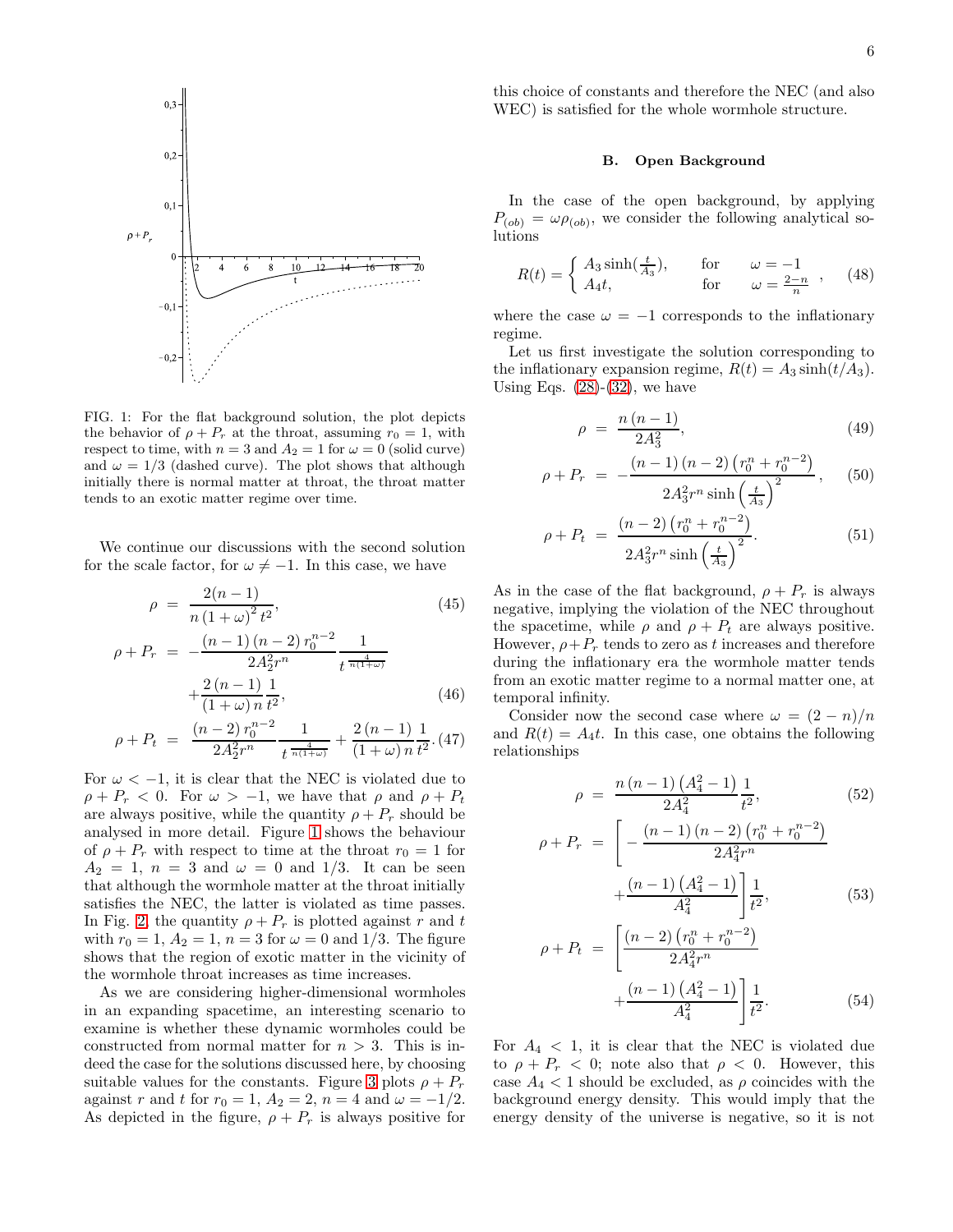

<span id="page-6-1"></span>FIG. 2: For the flat background solution, the plots depict the behavior of  $10^3$  ( $\rho + P_r$ ) with respect to r and t, with  $n = 3$  and  $A_2 = 1$ , for  $\omega = 0$  (left plot) and  $\omega = 1/3$  (right plot), respectively. As it is clear from the plots, the region of the exotic matter in the vicinity of throat increases as time passes.



<span id="page-6-2"></span>FIG. 3: For the flat background solution, the plot depicts the behavior of  $10^2$  ( $\rho + P_r$ ) with respect to r and t for  $n = 4$ ,  $r_0 = 1$ ,  $A_2 = 2$  and  $\omega = -1/2$ . This plot shows that for suitable choices of constants, there are wormhole structures constructed from matter that satisfy the null energy condition.

physically acceptable. For  $A_4 > 1$ , it is obvious that  $\rho$ and  $\rho + P_t$  are always positive while  $\rho + P_r$  should be investigated. Figure [4](#page-6-3) depicts  $\rho + P_r$  in terms of r and t for  $r_0 = 0.5$ ,  $A_4 = 3$  and  $n = 4$ . This figure shows that by choosing suitable constants, there is a wormhole structure constructed from normal matter.

## <span id="page-6-0"></span>V. SUMMARY AND CONCLUSION

The present paper investigates the possibility and naturalness of expanding wormholes in higher dimensions which is an important ingredient of modern theories of



<span id="page-6-3"></span>FIG. 4: For the open background, the plot depicts the behavior of  $10^3$  ( $\rho + P_r$ ) with respect to r and t for  $n = 4$ ,  $r_0 = 0.5$ and  $A_4 = 3$ . It shows that in the case of an open universe, it is possible to have wormholes constructed from normal matter.

fundamental physics, for instance, string theory, supergravity and Kaluza-Klein, amongst others. One of our motivations for considering wormhole solutions in an expanding cosmological background refers to the inflationary theory where the quantum fluctuations in the inflaton field may have served as the seed for the large scale structures in the universe. Non-trivial topological objects such as microscopic wormholes may have been formed through the quantum foam and enlarged to macroscopic size during inflation and in the subsequent expansion of the Universe. Indeed, if most of the wormholes in the quantum foam survived enlargement through inflation, then the Universe might be far more inhomogeneous and topologically complicated than we observe.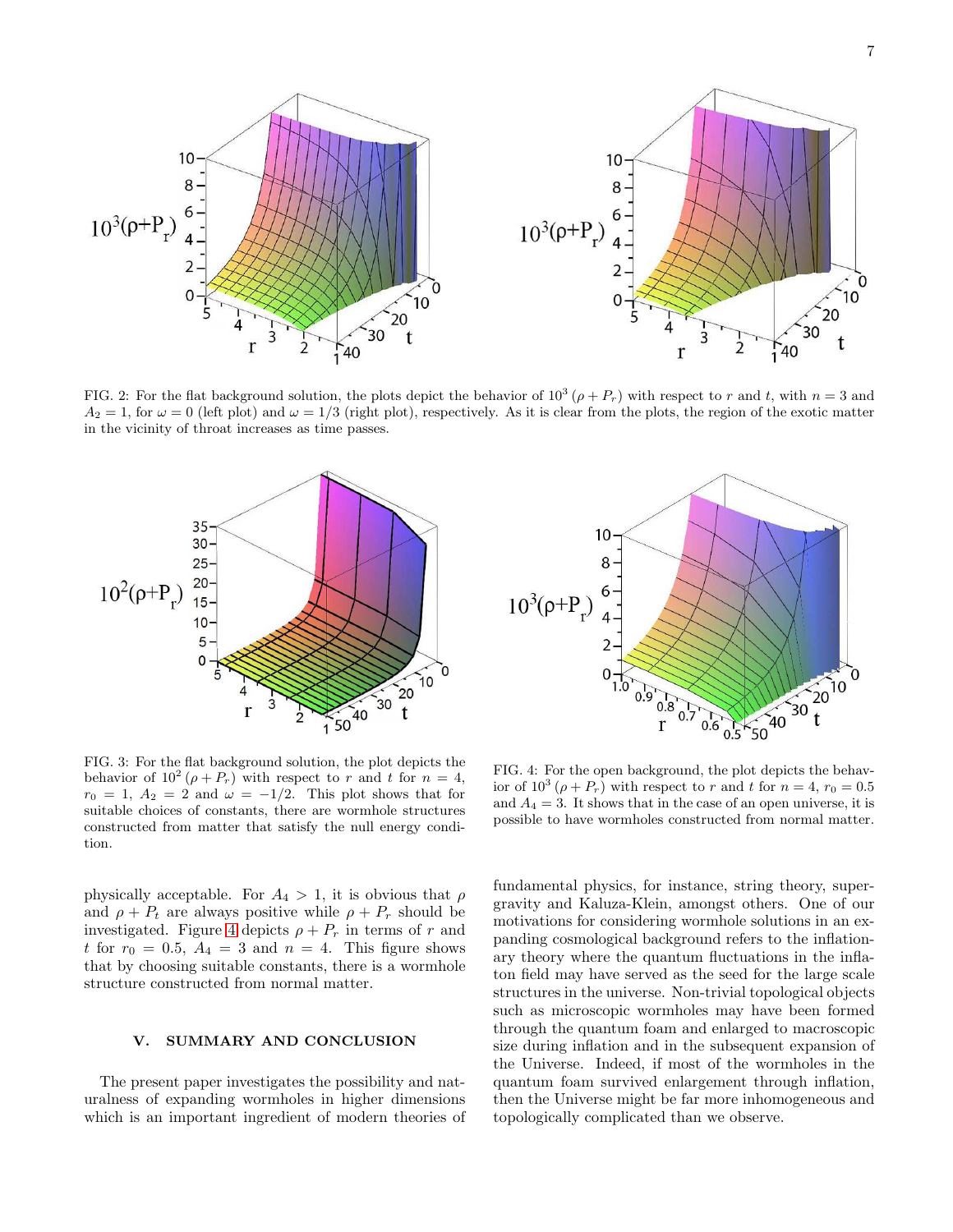Indeed, postulating higher-dimensional spacetimes is an important ingredient of modern theories of fundamental physics. In this context, the existence of higher dimensions may help construct wormhole solutions that respect energy conditions. In particular, in a cosmological set up, microscopic, dynamical wormholes produced in the early universe may be inflated to macroscopic scales and thus be – at least in principle – astrophysically observable. In this work, by assuming a homogeneous matter field (i.e. energy density depending only on the time coordinate), which holds in the standard cosmology, we arrived at interestingly simple and exact solutions. More specifically, we considered a particular class of wormhole solutions corresponding to a spatially homogeneous Ricci scalar. The possibility of obtaining solutions with nor-

- <span id="page-7-0"></span>[1] L. Flamm, Physik. Zeitschr. 17 (1916) 448.
- <span id="page-7-1"></span>[2] A. Einstein and N. Rosen, Phys. Rev. 48 (1935) 73.
- <span id="page-7-2"></span>[3] J. A. Wheeler, Phys. Rev. 97 (1955) 511; J. A. Wheeler, Ann. Phys. 2 (1957) 604.
- <span id="page-7-3"></span>[4] C. W. Misner and J. A. Wheeler, Annals Phys. 2, 525 (1957).
- <span id="page-7-4"></span>[5] H. G. Ellis, J. Math. Phys. 14 (1973) 104; K. Bronnikov, Acta Phys. Pol. B 4 (1973) 251; K. A. Bronnikov, V. N. Melnikov, G. N. Shikin, and K. P. Staniukovich, Scalar, Ann. Phys (N.Y) 118 (1979) 84; G. Clement, Gen. Rel. and Grav. 16 (1984) 131; G. Clement, Gen. Rel. and Grav. 16 (1984) 477; G. Clement, Gen. Rel. and Grav. 16 (1984) 491.
- <span id="page-7-5"></span>[6] M.S. Morris and K.S. Thorne, Am.J.Phys. 56 (1988) 395.
- <span id="page-7-6"></span>[7] M. S. Morris, K. S. Thorne, and U. Yurtsever, Phys. Rev. Lett. 61 (1988) 1446.
- <span id="page-7-7"></span>[8] I. D. Novikov, Soviet Physics JETP 68 (1989) 439; S. W. Kim and K. S. Thorne, Phys. Rev. D 43 (1991) 3929; V. Frolov and I. Novikov, Phys. Rev. D 48 (1993) 1607.
- <span id="page-7-8"></span>[9] D. Hochberg and M. Visser, Phys. Rev. D 56 (1997) 4745; D. Hochberg and M. Visser, Phys. Rev. D 58 (1998) 044021; J. L. Friedman, K. Schliech, and D. M. Witt, Phys. Rev. Lett. 71 (1998) 1486; D. Ida and S. A. Heyward, Phys. Lett. A 260 (1999) 175; M. Parikh and J. P. van der Schaar, [arXiv:1406.5163](http://arxiv.org/abs/1406.5163) [hep-th].
- <span id="page-7-9"></span>[10] A. Reiss et al., Astron. J. 116 (1998) 1009; S. J. Perlmutter et al., Astrophys. J. 517 (1999) 565.
- <span id="page-7-10"></span>[11] S. V. Sushkov, Phys. Rev. D **71** 043520 (2005); F. S. N. Lobo, Phys. Rev. D 71 084011 (2005) F. S. N. Lobo, Phys. Rev. D 71, 124022 (2005); F. S. N. Lobo, Phys. Rev. D 73, 064028 (2006); F. S. N. Lobo, Class. Quant. Grav. 23, 1525 (2006) A. DeBenedictis, R. Garattini and F. S. N. Lobo, Phys. Rev. D 78, 104003 (2008); F. S. N. Lobo, Phys. Rev. D 75, 024023 (2007).
- <span id="page-7-11"></span>[12] H. B. G. Casimir, Proc. K. Ned. Akad. Wet. 51 (1948) 793; T. A. Roman, Phys. Rev. D 33 (1986) 3526.
- <span id="page-7-12"></span>[13] S. W. Hawking and G. F. R. Ellis, The Large-Scale Structure of Spacetime, Cambridge University Press, Cambridge U.K. (1973).
- <span id="page-7-13"></span>[14] M. Visser, S. Kar and N. Dadhich, Phys. Rev. Lett. 90, 201102 (2003)
- <span id="page-7-14"></span>[15] B. Bhawal and S. Kar, Phys. Rev. D 46, 2464 (1992);

mal and exotic matter was explored and we found new solutions including those that satisfy the NEC in specific time intervals. In particular, in five dimensions, we found solutions that satisfy the NEC everywhere.

## Acknowledgments

FSNL acknowledges financial support of the Fundação para a Ciência e Tecnologia through an Investigador FCT Research contract, with reference IF/00859/2012, funded by FCT/MCTES (Portugal), and grants CERN/FP/123618/2011 and EXPL/FIS-AST/1608/2013.

M. H. Dehghani and Z. Dayyani, Phys. Rev. D 79, 064010 (2009); S. H. Mazharimousavi, M. Halilsoy, and Z. Amirabi, Phys. Rev. D 81, 104002 (2010); S. H. Mazharimousavi, M. Halilsoy, and Z. Amirabi, Class. Quant. Gravity 28, 025004 (2011); M. H. Dehghani and M. R. Mehdizadeh, Phys. Rev. D 85, 024024 (2012). F. S. N. Lobo and M. Visser, Class. Quant. Grav. 21, 5871 (2004)

- <span id="page-7-15"></span>[16] M. S. R. Delgaty and R. B. Mann, Int. J. Mod. Phys. D 4 (1995) 231; J. P. S. Lemos, F. S. N. Lobo, and S. Q. deOliveira, Phys. Rev. D 68 (2003) 064004; J. P. S. Lemos and F. S. N. Lobo, Phys. Rev. D 69 (2004) 104007.
- [17] N. Riazi, J. Korean Astron. Soc. 29 (1996) 283; N. Riazi, Astrophys. Space Sci. 283 (2003) 235; J. M. Maldacena and L. Maoz, JHEP 0402 (2004) 053; E. Bergshoeff, A. Collinucci, A. Ploegh, S. Vandoren, and T. Van Riet, JHEP 0601 (2006) 061; N. Arkani-Hamed, J. Orgera, and J. Polchinski, JHEP 0712 (2007) 018; V. Sushkov and M. Kozyrev, Phys. Rev. D 84 (2011) 124026; F. S. N. Lobo and M. A. Oliveira, Phys. Rev. D 81, 067501 (2010).
- [18] S. W. Kim and H. Lee, Phys. Rev. D 63 (2001) 064014; F. Parisio, ibid. 63, 087502 (2001); K. A. Bronnikov, Phys. Rev. D 63 (2001) 044005; A. V. B. Arellano and F. S. N. Lobo, Class. Quant. Grav. 23, 7229 (2006); H. Maeda, T. Harada and B. J. Carr, Phys. Rev. D 79, 044034 (2009).
- [19] S. V. Sushkov and S. W. Kim, Gen. Rel. Grav. 36 (2004) 1671; S. V. Sushkov and Y. Z. Zhang, Phys. Rev. D 77 (2008) 024042;
- <span id="page-7-16"></span>[20] E. Ebrahimi, N. Riazi, Phys. Rev. D 81 (2010) 024036.
- <span id="page-7-17"></span>[21] E. Teo, Phys. Rev. D **58**, 024014 (1998)
- <span id="page-7-18"></span>[22] M. Visser, Phys. Rev. D 39 (1989) 3182; M. Visser, Nucl. Phys. B 328 (1989) 203; E. Poisson and M. Visser, Phys. Rev. D 52, 7318 (1995); F. S. N. Lobo and P. Crawford, Class. Quant. Grav. 21, 391 (2004) E. F. Eiroa and G. E. Romero, Gen. Rel. Grav. 36, 651 (2004) F. S. N. Lobo and P. Crawford, Class. Quant. Grav. 22, 4869 (2005) J. P. S. Lemos and F. S. N. Lobo, Phys. Rev. D 78, 044030 (2008) F. S. N. Lobo, Class. Quant. Grav. 21, 4811 (2004) F. S. N. Lobo and A. V. B. Arellano, Class. Quant. Grav. 24, 1069 (2007) F. S. N. Lobo, Gen. Rel. Grav. 37, 2023 (2005).
- <span id="page-7-19"></span>[23] F. S. N. Lobo, Phys. Rev. D **75**, 064027 (2007);